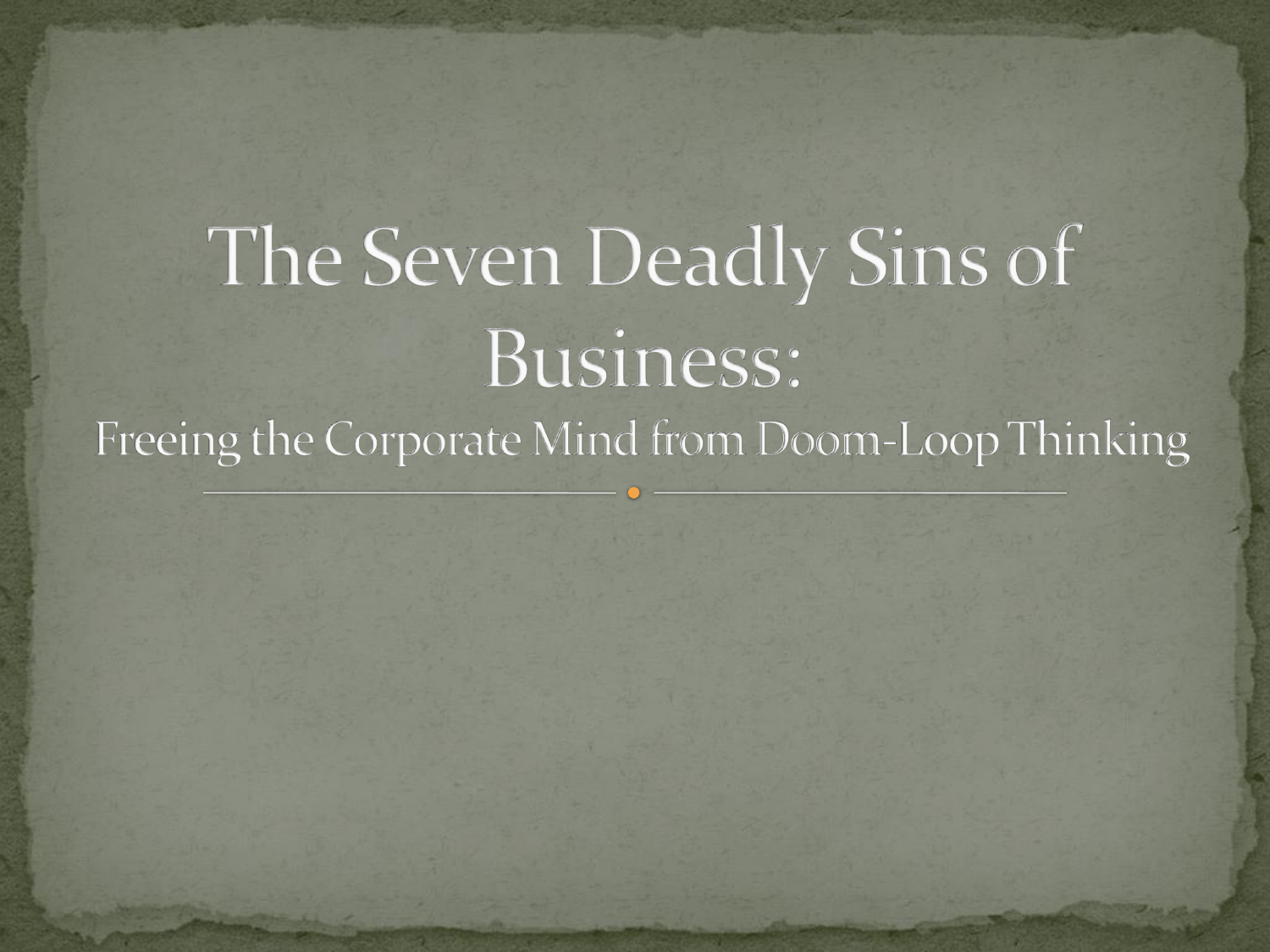• Written by Eileen C. Shapiro Harvard Business School (MBA) Brown University (BS) Author

> Fad Surfing in the Boardroom Seven Deadly Sins of Business President of Hillcrest Group, Inc. Venture Capital & Private Equity



**Freeing the Corporate Mind** from Doom-loop Thinking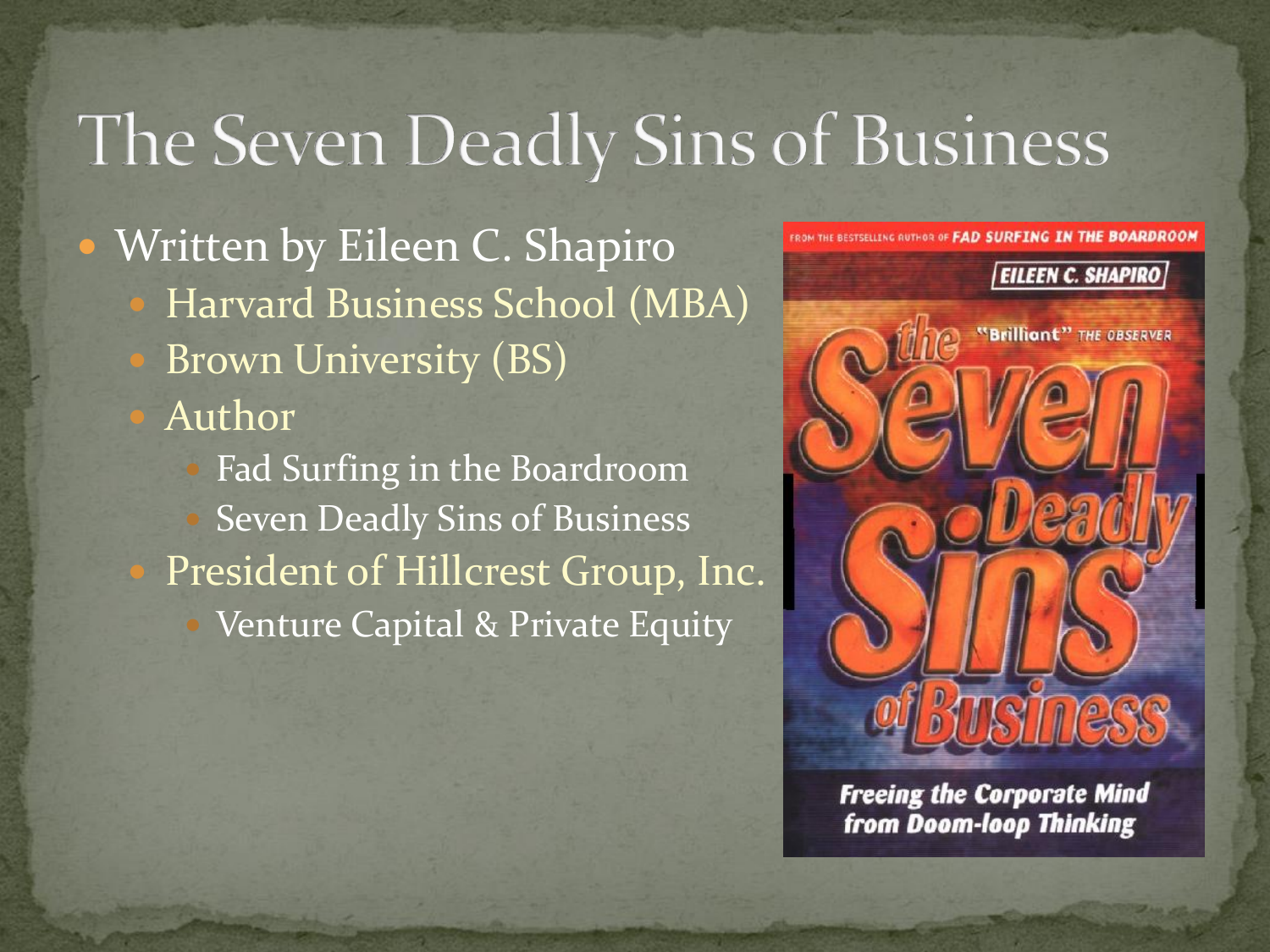Terrific Plans **• Outstanding Products**  Play to Win Turbo-Charged Employees • Workplace Sizzle **• Learning Organization** Forward Intelligence Systems

The Sins of Strategy

The Sins of Organization

The Sins of Information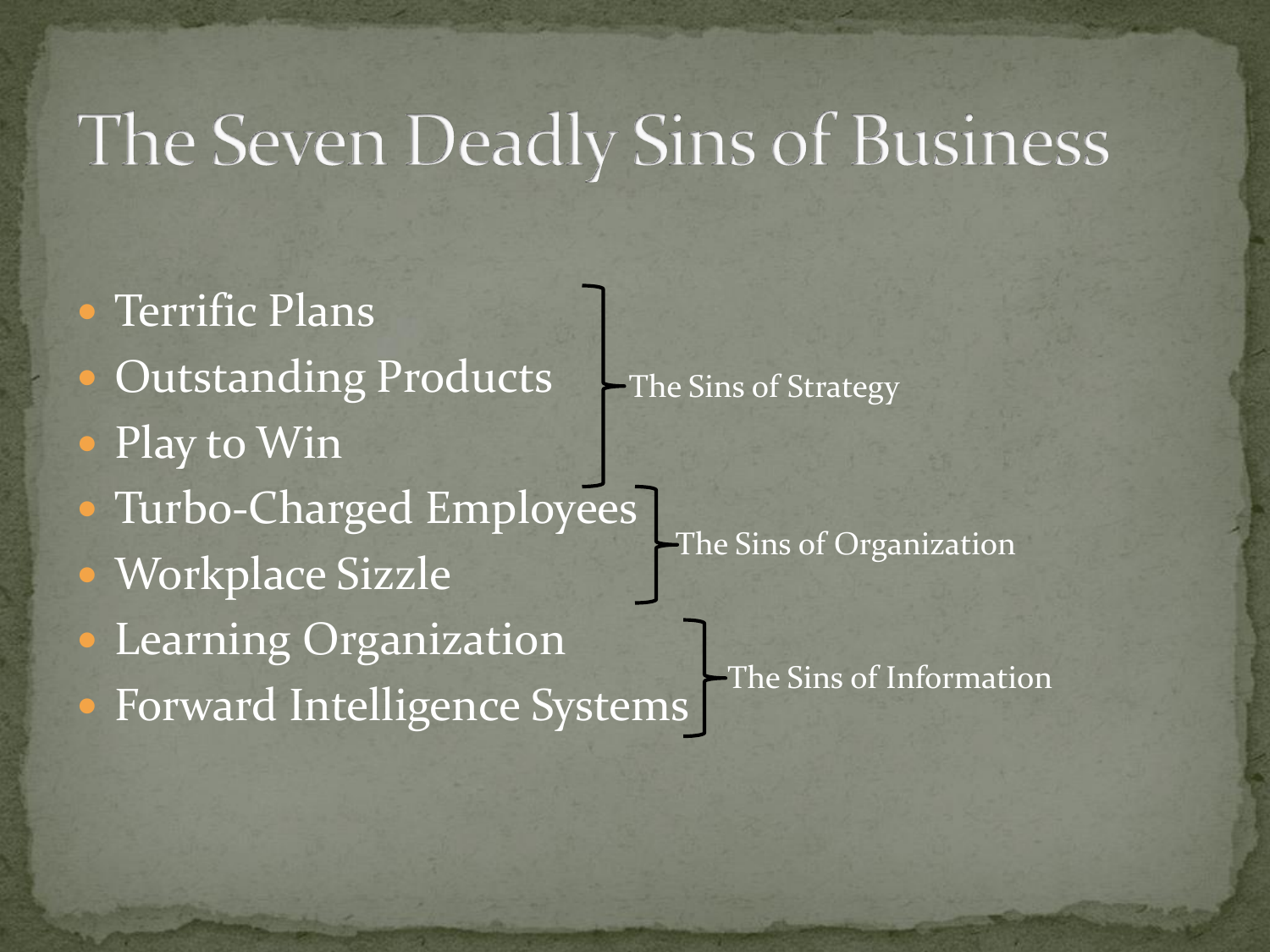#### • Terrific Plans – The Sins of Strategy Incentives and Compensation

- Focus on one specific operating metric
- Set stretch goals

 Structured in a way that it is only important to executive management

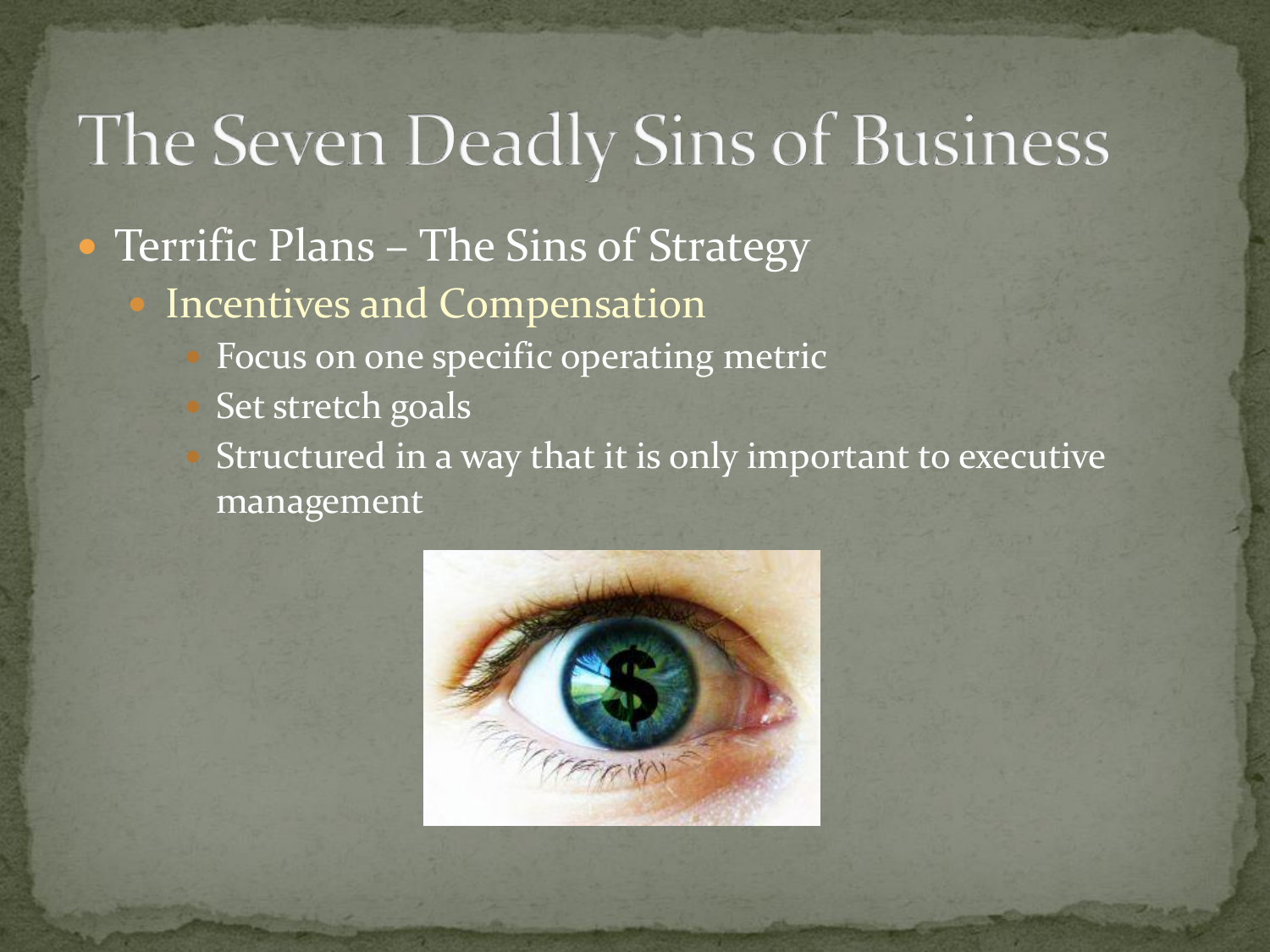#### • Outstanding Products - The Sins of Strategy Complacency Trap

- Businesses believe their existing product and competitive advantage enjoyed today will remain constant
- Neglecting Customer Hot Buttons
	- Need to understand your customer
	- Evolve your product to fit your customer's needs

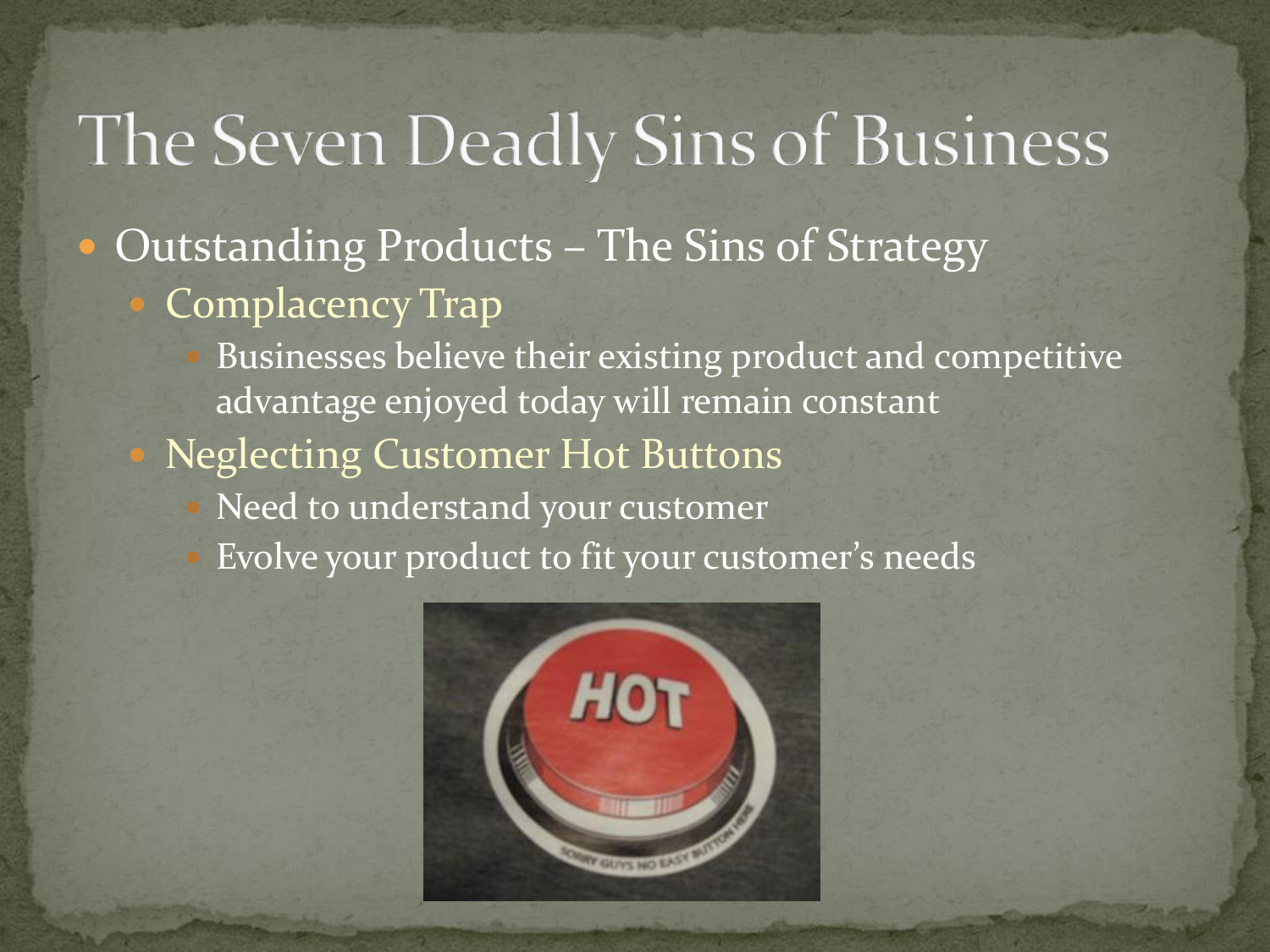• Play to Win – The Sins of Strategy Ignoring client needs as well as external factors that shape the industry

Ask three fundamental questions:

What game do you think you are playing?

By what rules?

Why you'll achieve your goals if you continue with the current

playbook?

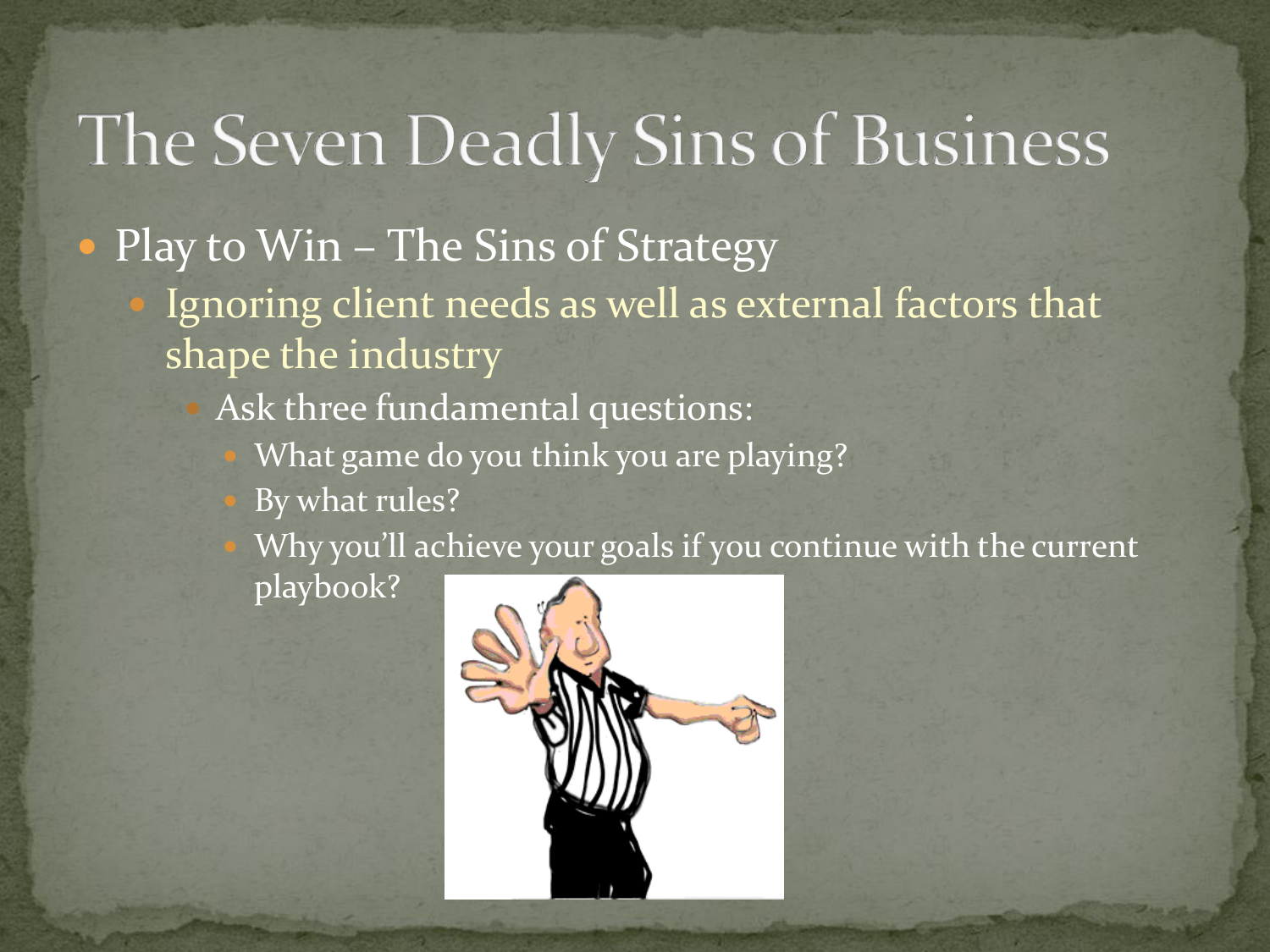#### • Turbo Charged Employees – The Sins of Organization Avoid Micromanagement

 Everyone is a decision maker within an organization Managers are unable to oversee all subordinates' decisions Must train and empower employees to think critically

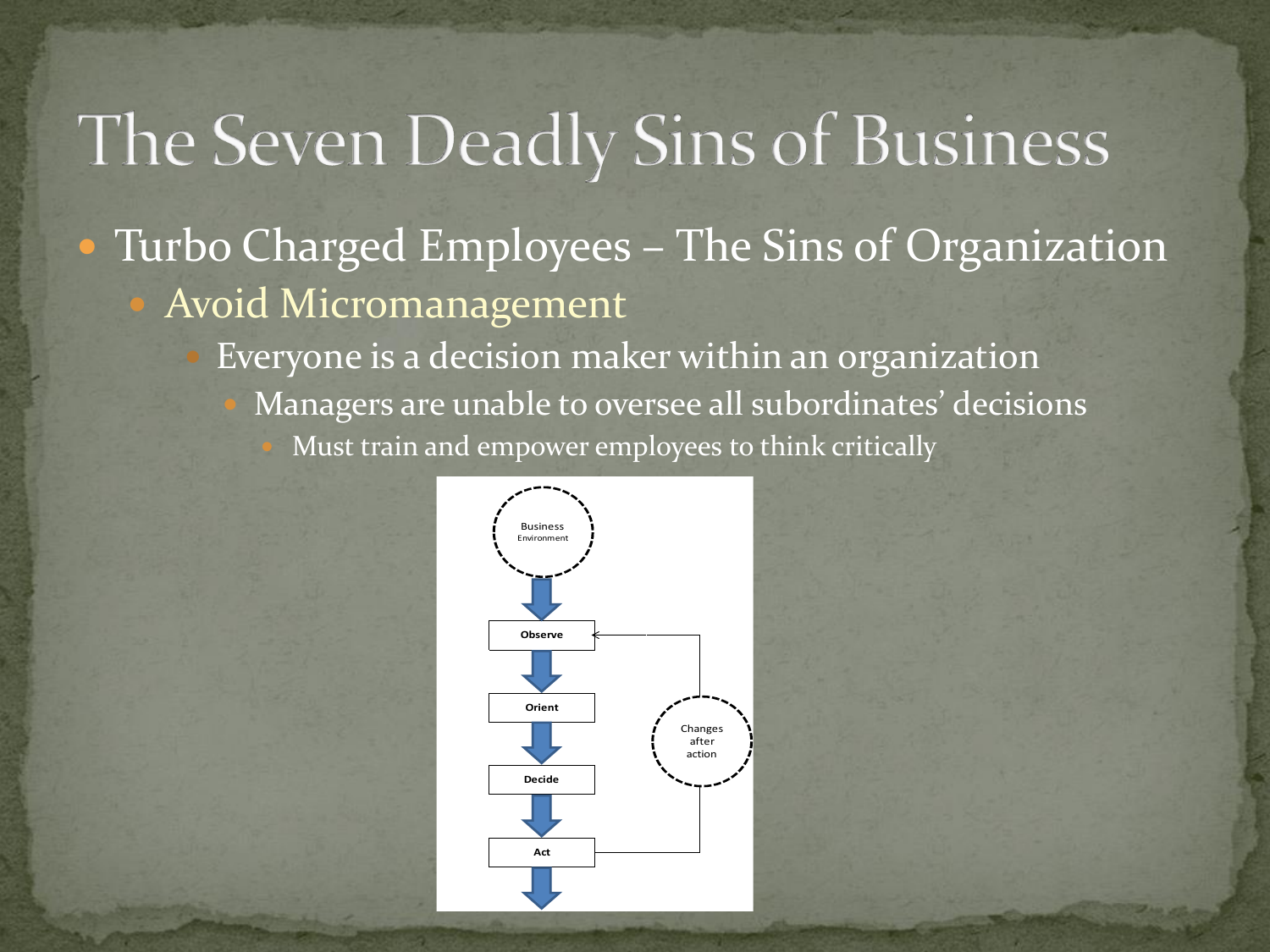• Workplace Sizzle – The Sins of Organization Neglect employees through improper motivating factors Maximize the work output of employees by recognizing the needs and wants of the workforce

> The Pay-Mes The Give-Mes The Let-Mes The Assist-Mes The Respect-Mes The Brand-Mes The Convince-Mes

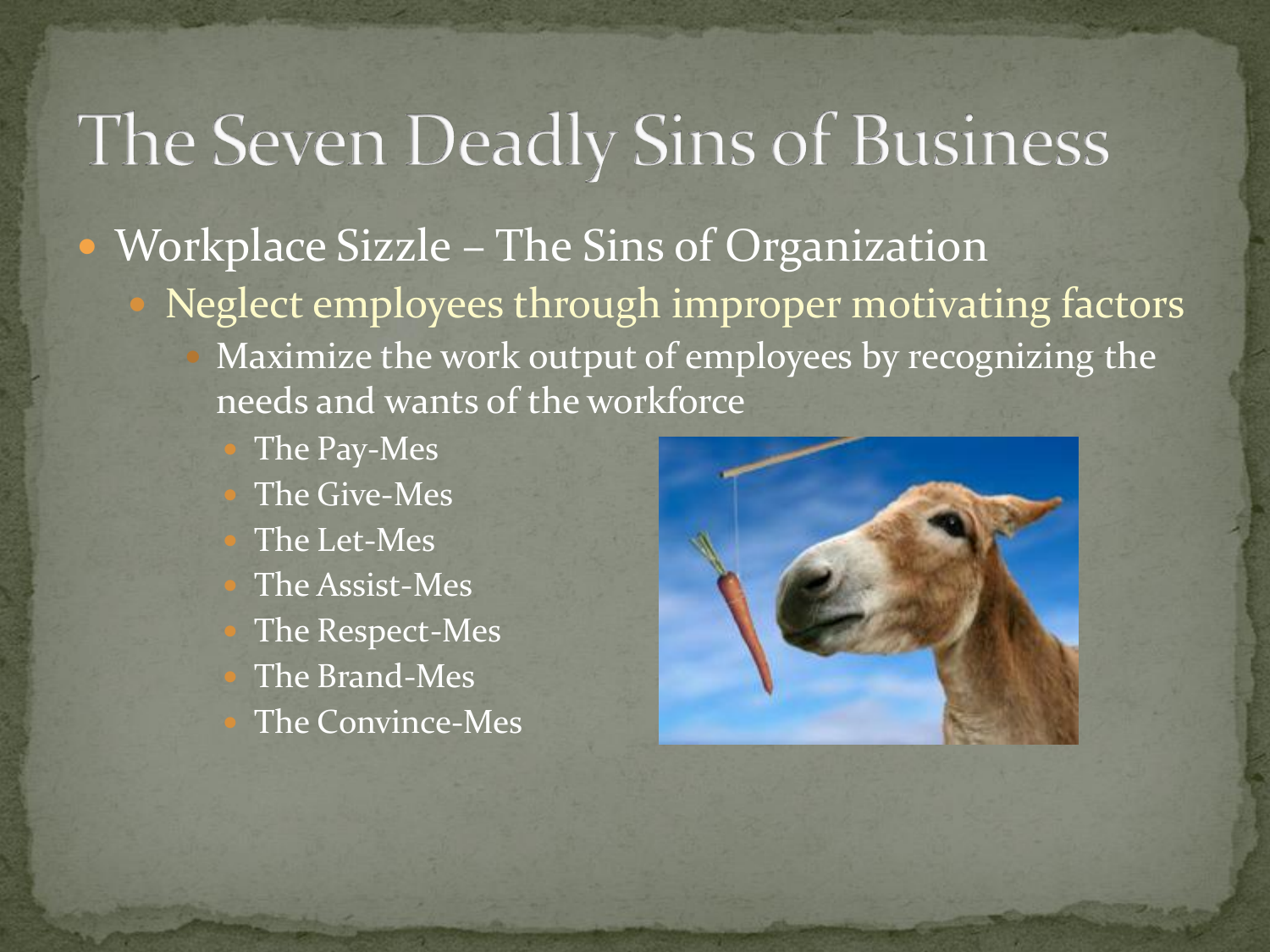- Learning Organization The Sins of Information Unable to interpret data to make unbiased and informed decision
	- Overconfidence Bias
	- **Recency Effect**
	- **Fogging the Facts**
	- **Confirming Facts**
	- **Status Quo Trap**
	- Hubris ©